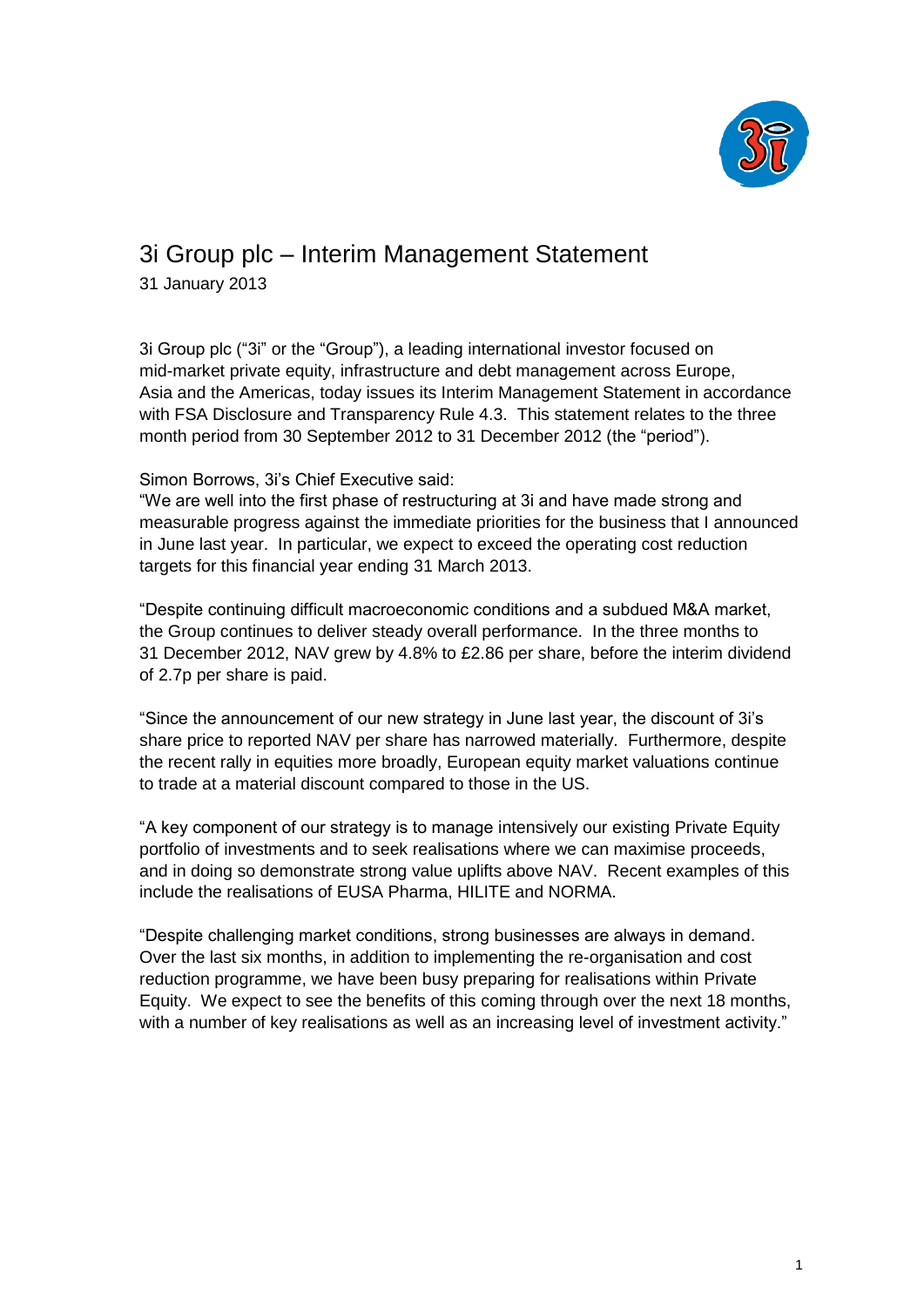# **Realisations**

Realisations in the nine months to 31 December 2012 were £318 million (2011: £751 million), generating net realised profits over 31 March 2012 value of £74 million, representing an uplift of 30% over the opening value (2011: £48 million) and a money multiple of 1.7x (calculated on a cash-to-cash basis apart from partial disposals, where unrealised value remaining at 31 December 2012 is included). Realisations in the third quarter generated proceeds of £50 million and a profit of £9 million over 31 March 2012 value.

Realisation proceeds by business line were as follows:

#### **Realisations (£m)**

|                       | <b>Six months</b><br>ended<br>30 September<br>2012 | Three months<br>ended<br>31 December<br>2012 | Nine months<br>ended<br>31 December<br>2012 (total) | Nine months<br>ended<br>31 December<br>2011 (total) |
|-----------------------|----------------------------------------------------|----------------------------------------------|-----------------------------------------------------|-----------------------------------------------------|
| <b>Private Equity</b> | 165                                                | 45                                           | 210                                                 | 741                                                 |
| Infrastructure        | 30                                                 |                                              | 31                                                  |                                                     |
| Debt Management       | $\overline{\phantom{0}}$                           | ۰                                            |                                                     |                                                     |
| Non-core              | 73                                                 | 4                                            | 77                                                  | 9                                                   |
| Total                 | 268                                                | 50                                           | 318                                                 | 751                                                 |

Since the end of December, the Group has realised its remaining holding in NORMA Group, a German listed investment, generating £50 million of proceeds for the Group and crystallising a 5.8x money multiple on 3i capital. This is reflected in the 31 December 2012 NAV, as the investment was valued on an imminent sale basis.

# **Investment**

Cash investment from the Group's balance sheet was £122 million in the nine months to 31 December 2012. Cash investment of £4 million in the third quarter relates to £6 million invested in US CLO Jamestown I, £6 million seed capital for the development of a US Senior Loan Fund and net divestment of £(8) million from the European Credit Opportunities Fund.

Investment by business line was as follows:

# **Investment (£m)**

|                                  | <b>Six months</b><br>ended | Three months<br>ended | Nine months<br>ended        | Nine months<br>ended        |
|----------------------------------|----------------------------|-----------------------|-----------------------------|-----------------------------|
|                                  | 30 September<br>2012       | 31 December<br>2012   | 31 December<br>2012 (total) | 31 December<br>2011 (total) |
| <b>Private Equity</b>            | 93                         |                       | 93                          | 366                         |
| Infrastructure                   | 5                          |                       | 5                           | 33                          |
| Debt Management                  | 20                         |                       | 24                          | 14                          |
| Total cash investment            | 118                        |                       | 122                         | 413                         |
| Non cash investment <sup>2</sup> | 20                         | 36                    | 56                          | 117                         |
| <b>Total gross investment</b>    | 138                        | 40                    | 178                         | 530                         |

1 Debt Management investment includes net cash investment in the period into the European Credit Opportunities Fund.

2 Non-cash investment includes capitalised interest on Private Equity investments and unsettled trades on the European Credit Opportunities Fund.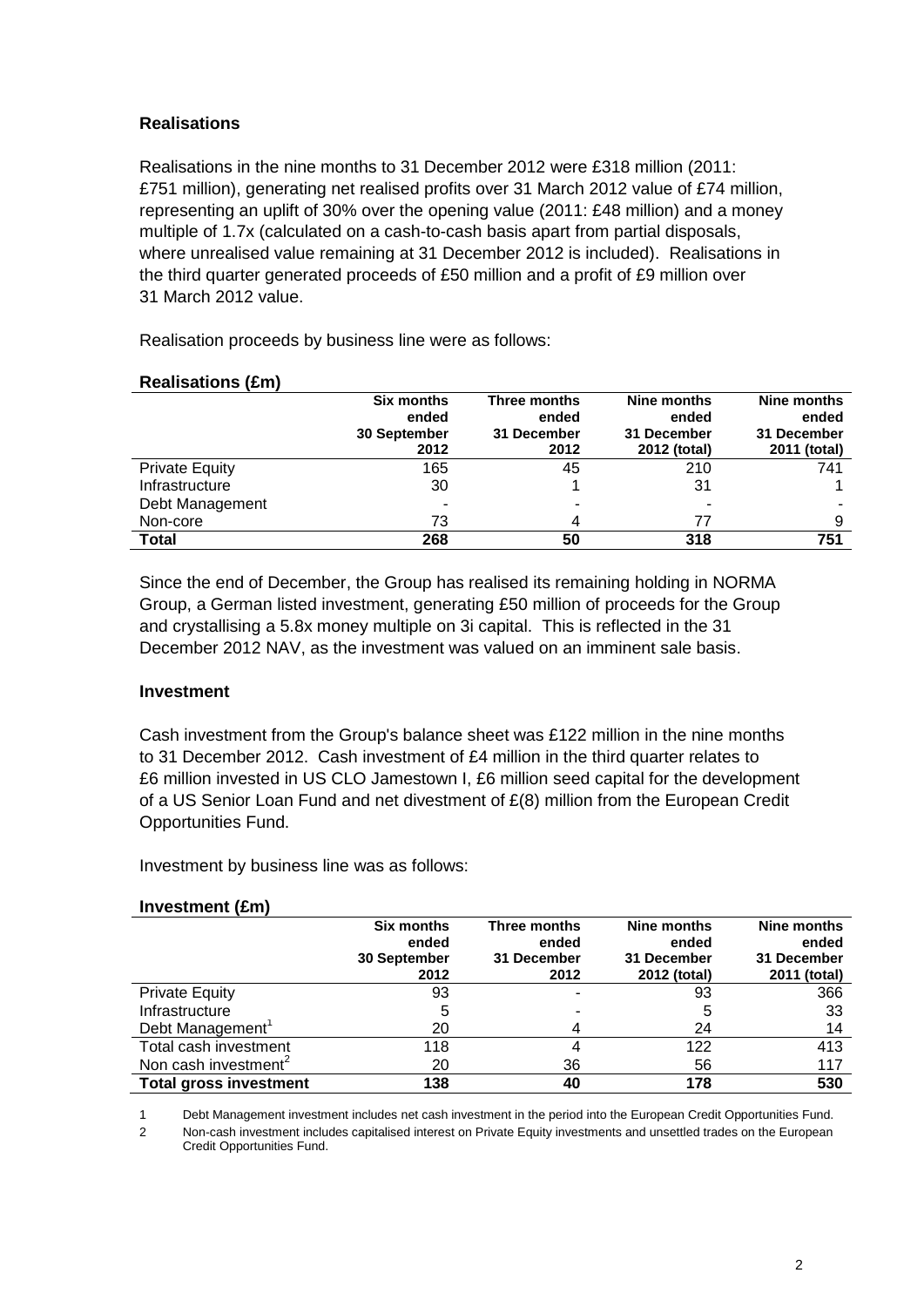#### **Balance sheet**

Gross debt as at 31 December 2012 reduced to £1,212 million (30 September 2012: £1,249 million), following early repayments and market purchases of £55 million in the quarter. The Group remains on track to achieving its target of reducing gross debt to below £1 billion by June 2013.

Net debt was relatively stable at £476 million (30 September 2012: £493 million). Gearing reduced to 18% (30 September 2012: 19%).

Liquidity was £1.2 billion (30 September 2012: £1.3 billion), comprising £736 million cash and cash deposits and £495 million undrawn committed facilities.

#### **Portfolio**

The unaudited valuations, as at 31 December 2012, of 10 of the Group's largest assets are shown in the table below. These comprise 41% of the total portfolio value.

|                                     |                |                 | <b>Valuation</b> | <b>Valuation</b> | <b>Valuation</b> |
|-------------------------------------|----------------|-----------------|------------------|------------------|------------------|
|                                     |                |                 | <b>March</b>     | <b>September</b> | <b>December</b>  |
|                                     |                | Valuation       | 2012             | 2012             | 2012             |
| <b>Investment</b>                   | Geography      | <b>Basis</b>    | £m               | £m               | £m               |
| 3i Infrastructure plc               | UK             | Quoted          | 375              | 380              | 366              |
| Action                              | Benelux        | Earnings        | 143              | 173              | 206              |
| <b>ACR</b>                          | Singapore      | Industry metric | 118              | 105              | 109              |
| Foster + Partners <sup>2</sup>      | UK             | Earnings        | 112              | 112              | 108              |
| <b>Element Materials Technology</b> | <b>Benelux</b> | Earnings        | 90               | 95               | 100              |
| HILITE <sup>2</sup>                 | Germany        | Earnings        | 115              | 99               | 99               |
| Mayborn <sup>2</sup>                | UK             | Earnings        | 105              | 117              | 92               |
| Memora                              | Spain          | Earnings        | 74               | 85               | 86               |
| <b>AES</b>                          | <b>UK</b>      | Earnings        | 63               | 65               | 76               |
| Eltel                               | Finland        | Earnings        | 68               | 70               | 74               |

#### **Ten of the Group's largest investments by value at 31 December 2012<sup>1</sup>**

1 Four investments are excluded due to commercial sensitivity.

2 HILITE and Foster + Partners were partially disposed, generating proceeds of £42 million and £4 million and Mayborn was refinanced with a loan repayment of £32 million in the nine months to 31 December 2012.

There was good progression in NAV through unrealised value growth in the quarter. A number of our largest portfolio companies performed well, and this was reflected in an increase of 8% in value weighted earnings for the portfolio. In addition, multiples used to value the portfolio also increased by 3% in the three months.

However, macroeconomic conditions continue to be difficult, and this led to some softening of earnings in the period. Specifically, 23 companies (30 September 2012: 16) were valued using forecast earnings, representing 27% (30 September 2012: 18%) of the portfolio value as at 31 December 2012.

Finally, the value decreases for Foster + Partners, HILITE and Mayborn, included in table above, reflect partial disposals or loan repayments.

No new provisions were made in the third quarter.